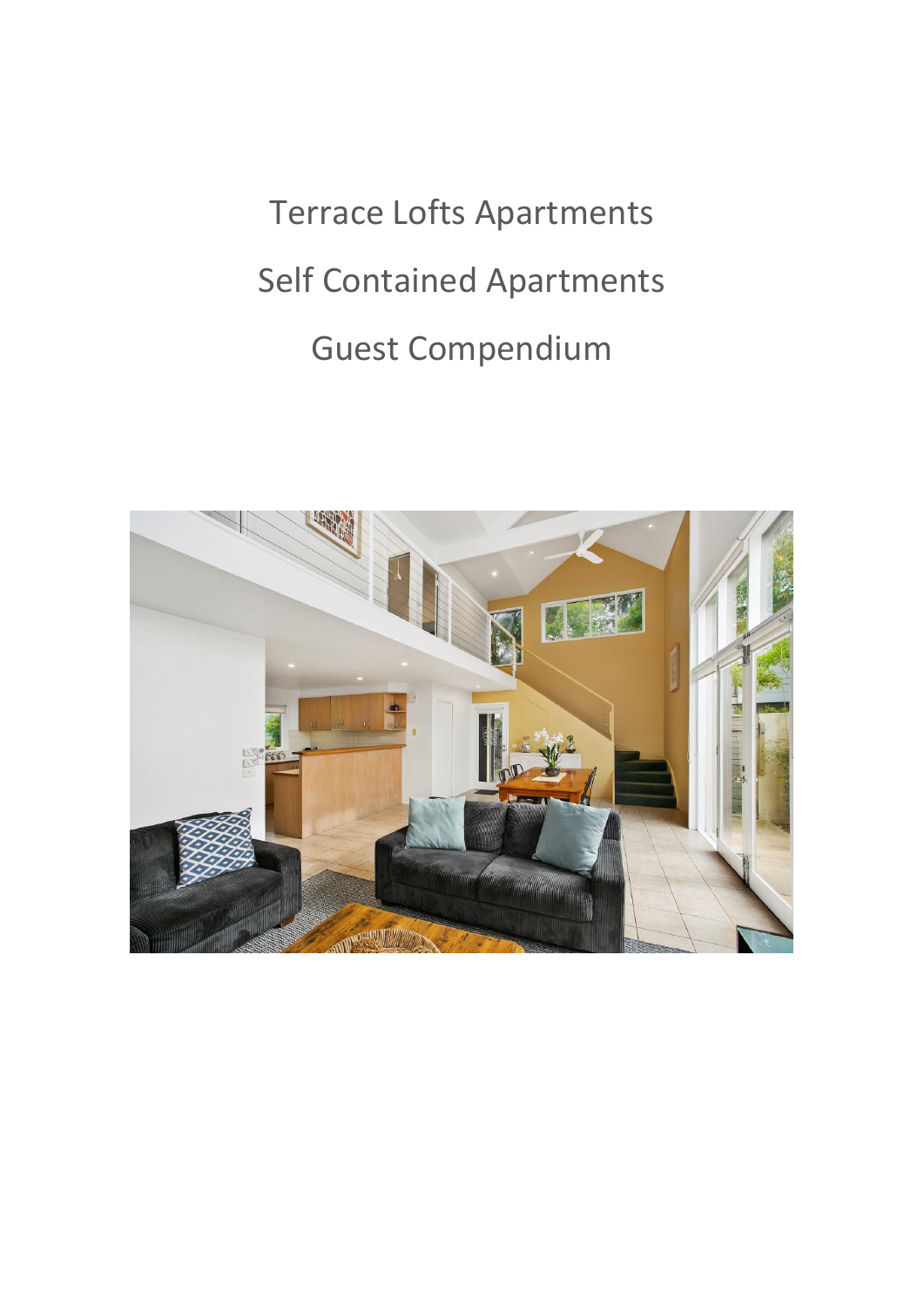Thank you for choosing the Terrace Lofts we hope you enjoy your stay here in Ocean Grove.

# **Contact Details**

Terrace Lofts

92 The Terrace

Ocean Grove

VIC 3226

# **Postal Address**

PO BOX 1577

Geelong

VIC 3220

# **Contact**

(03) 5255 4167

info@terracelofts.com.au

www.terracelofts.com.au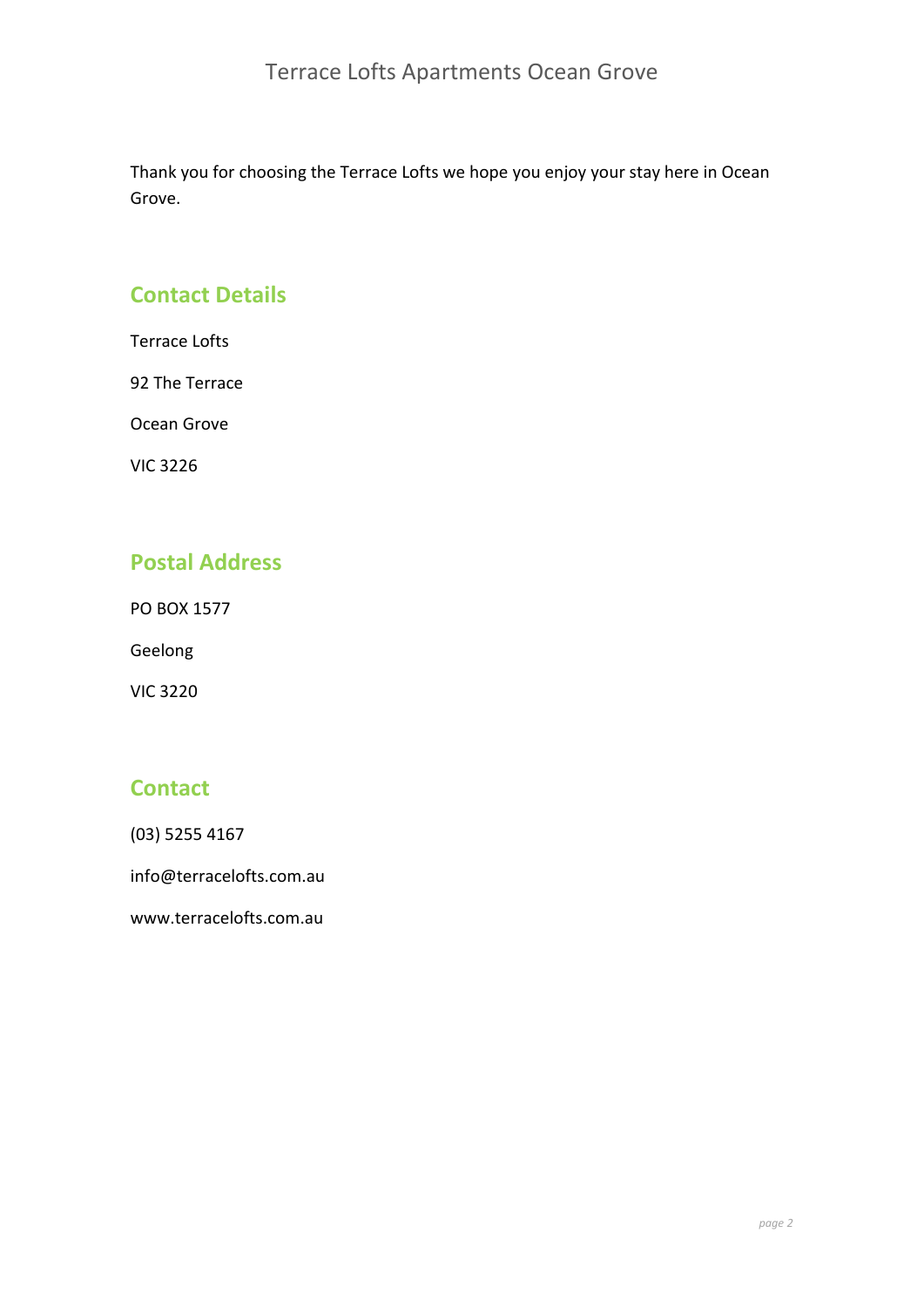# **Emergencies**

**Our Location: 92 The Terrace, Ocean Grove. Victoria Police 000 Fire 000 Ambulance 000** 

**Victorian Poisons Information 13 11 26** 

**Barwon Health (Geelong Public Hospital & Barwon Health) 5226 7111**  Ryrie Street, Geelong (emergency/ambulance entrance) Distance from the Terrace Lofts **24kms – 30 mins by car**

#### **Ocean Grove Medical Centre 5255 1022**

75 The Parade, Ocean Grove Distance from the Terrace Lofts **350m – 3 min walk**

#### **Storm damage or flood rescue State Emergency Service 132 500**

When dialling triple zero for any emergency service it is helpful to be ready to answer the following questions:

- what is the exact location of the emergency?
- what is the phone number you are calling from?
- what is the problem, what exactly happened?
- how many people are hurt?
- how old is the person?
- is the person conscious (awake)?
- is the person breathing?

Do not hang up. Follow the instructions offered by the emergency services call-taker as the ambulance responds. These will help the patient and the ambulance paramedics.

If available send a family member to the front of the property to guide the emergency services personnel to the area.

#### **Terrace Lofts after hours emergency number 5255 4167**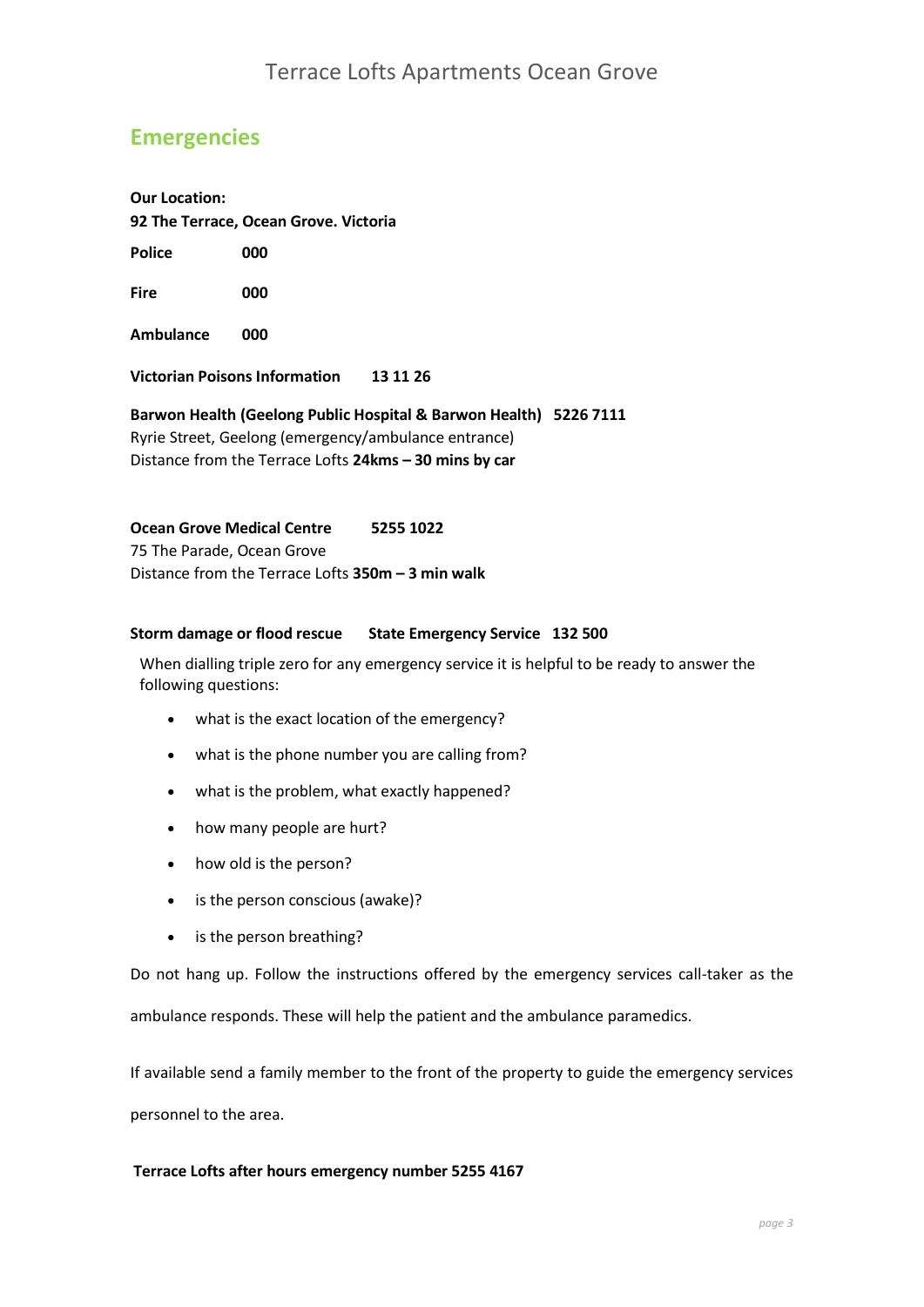#### **Additional Charges**

Apartments must be left in a relatively clean & tidy condition on departure, rubbish removed and dishes are to be washed up and put away to avoid additional cleaning charges. If the apartment is deemed "un-rentable" for any fair reason one standard nights accommodation may be charged to the credit card provided.

The Terrace Lofts is a non-smoking establishment in all areas including the garden, as a result where management determines the presence of any smoking residue in any apartment or outdoor area a \$300 additional cleaning charge will be applied to the credit card supplied to cover costs of dry-cleaning of curtains, furnishing etc.

Although much loved, pets are not permitted in our apartments or property, a \$300 additional cleaning charge will be applied to the credit card supplied for pets found in or around the property in addition to any damage incurred.

The Terrace Lofts reserves the right to evict any person/s from the premises immediately and without notice, or refund for any disturbances or unruly behaviour causing disruption to other guests. The Terrace Lofts also reserves the right to charge guest for all damages and breakages, lost keys, missing items, late departure, extra cleaning, and unpaid expenses. Any additional charges will automatically be charged to the credit card provided on booking, following at least one attempt to contact the credit card holder.

Only the designated persons on check-in are permitted to stay in the apartment/s, any additions to this will be charged the average nightly rate for the duration of the booking, and all occupants may be required to leave the premises.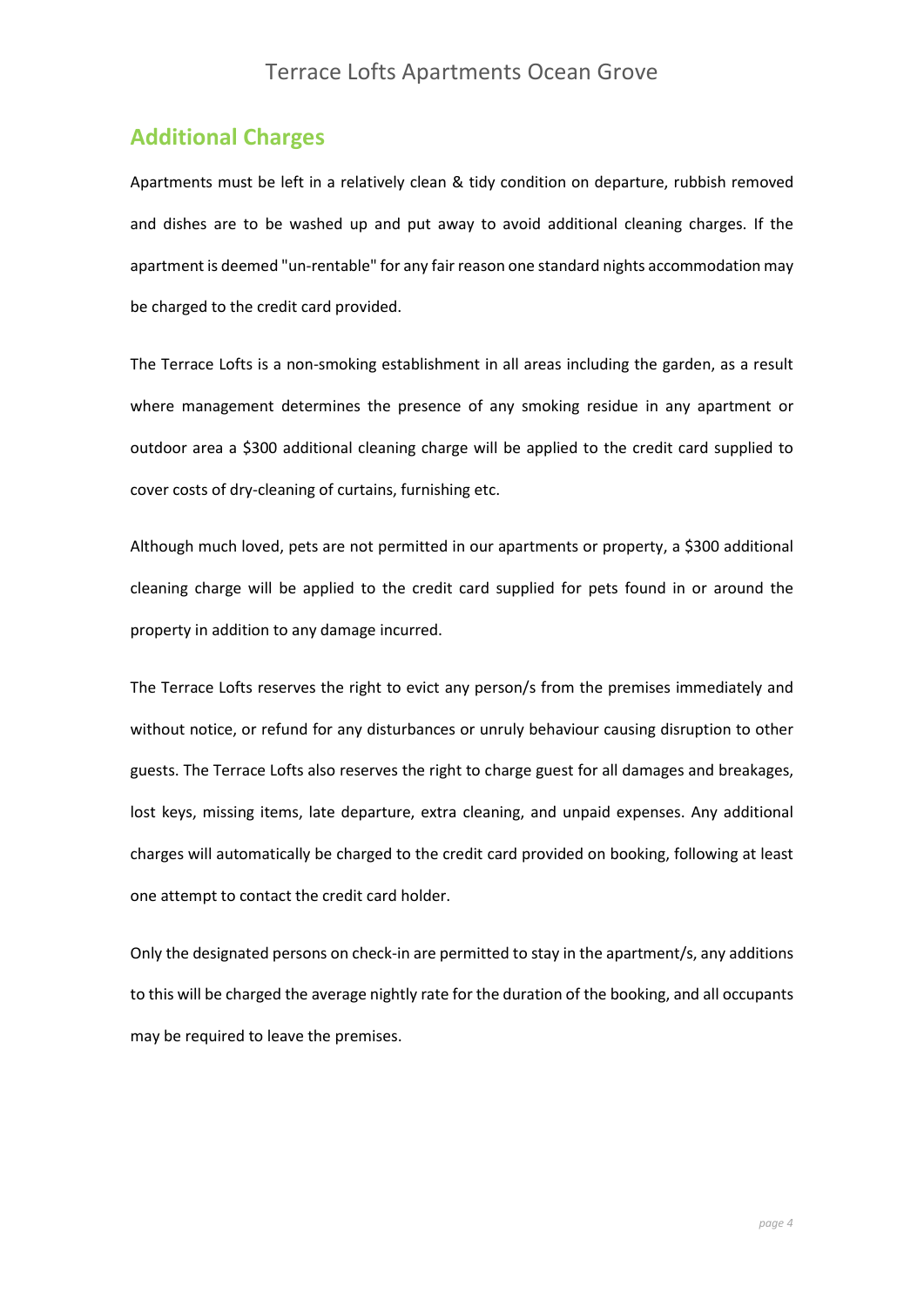## **Accounts**

We only accept bookings online via our website www.terracelofts.com.au or

expedia.com.au, booking.com etc.

# **Airport Shuttle**

If you require an airport shuttle bus please contact the company direct on:

- Avalon Airport Shuttle (03) 5278 8788
- Gull Bus Tullamarine Shuttle (03) 5222 4966

#### **Banks**

The closest banks are located in the main street (The Terrace) within walking distance at the following locations

- ANZ 72 The Terrace Ocean Grove 150mtrs
- CBA 76B The Terrace Ocean Grove 150mtrs
- Bendigo Bank Park Lane Ocean Grove 150mtrs
- NAB 81 The Terrace Ocean Grove 150mtrs

#### **BBQ**

A communal BBQ is located in the courtyard. Please ensure the gas tap (yellow) is turned off when you have finished. There are BBQ tools and basic condiments for your use underneath.

# **Bottle Shop**

The closest bottle shops are located in the main street (The Terrace) within walking distance at the following locations:

- Ocean Grove Cellars 68A The Terrace, Ocean Grove 200mts
- Liquorland Park Lane Ocean Grove 150mts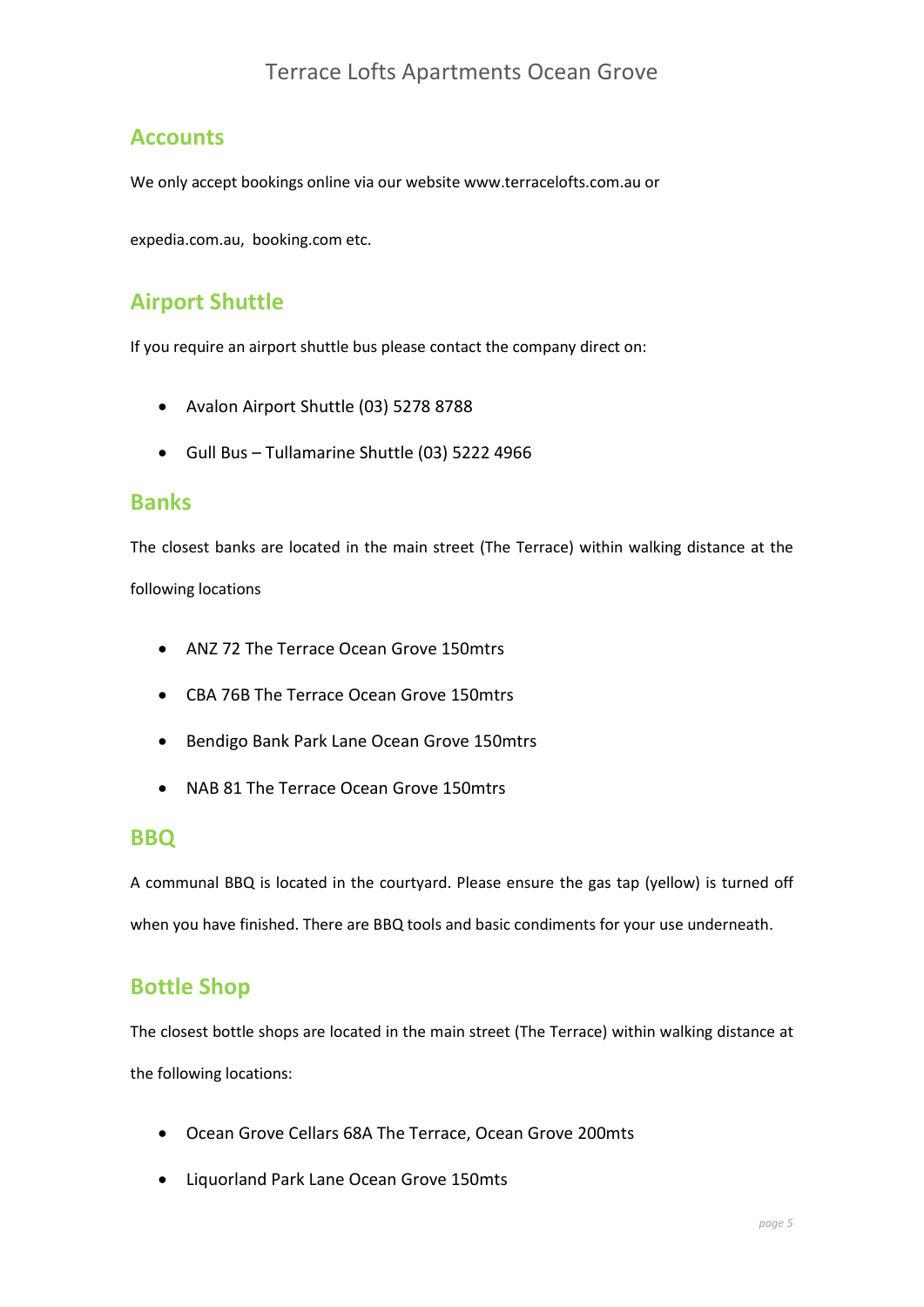# **Car Parking**

One car park is provided per apartment. Should you need additional spaces please contact us on (03) 5255 4167 and if available an alternative may be provided. Please ensure your guests park on The Terrace or alternatively there is a public car park opposite the complex.

#### **Car Wash**

A car wash bay is located at the corner of Smithton Gve and Grubb Road

Ocean Grove – 1.5kms.

## **Check in/Check out times**

- Check-In 3.00pm
- Check Out 11.00am

The above hours are the advertised times however if possible early check-in and late check-out times are available at no extra cost please contact us on (03) 5255 4167 should you wish to alter (Please note not available during the summer months).

#### **Chemist**

The closest Pharmacy is located in the main street (The Terrace) within walking distance at the following locations:

• Pharmacy 69 The Terrace Ocean Grove 150mts

#### **Cleaning**

Our apartments are serviced/cleaned for each new booking. New commercial grade linen is supplied and made up for each apartment prior to your arrival. The apartments are serviced once during a weekly stay at a time convenient to you.

Additional linen is available on request.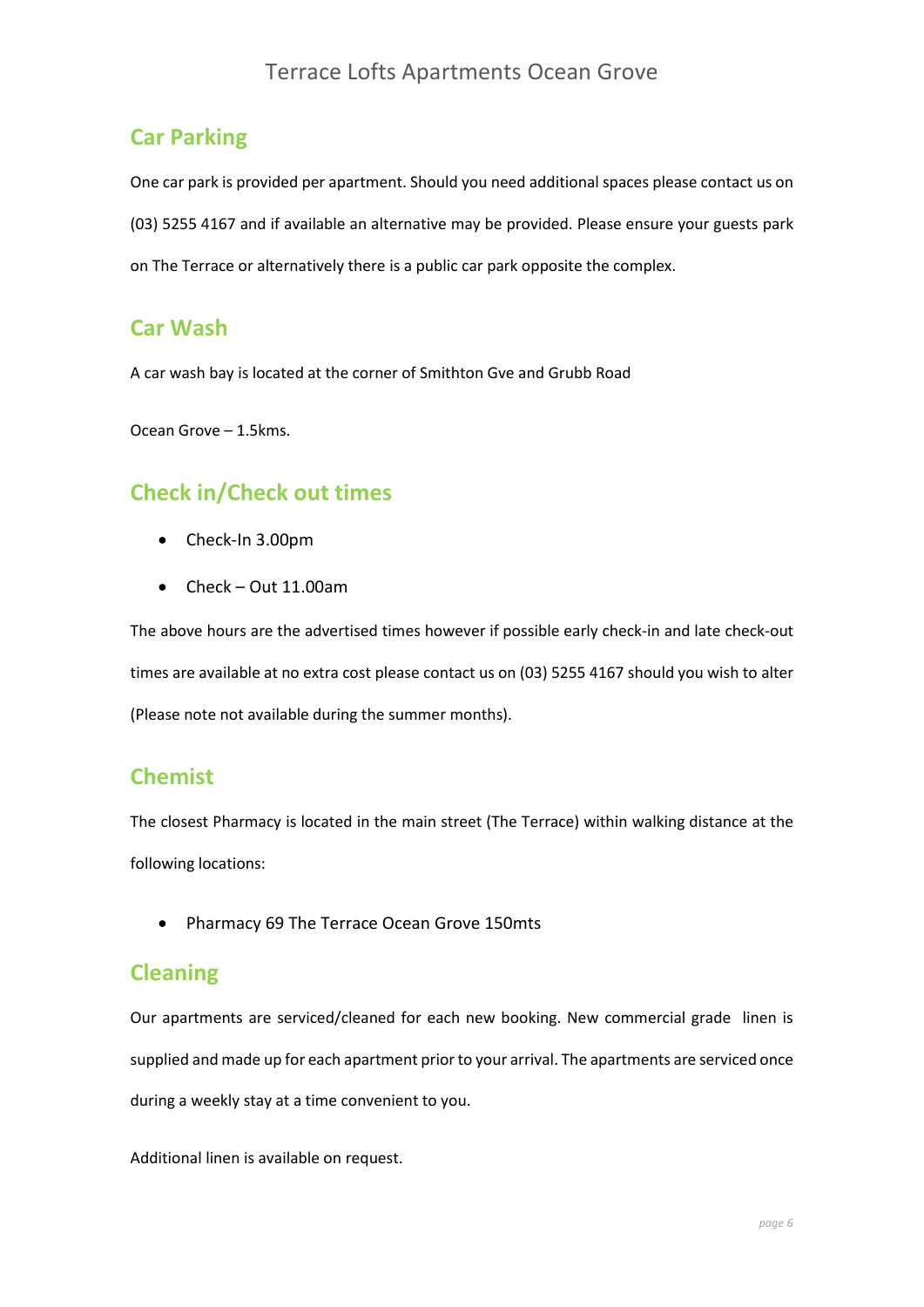#### **Firewood**

Fire wood is guaranteed during the winter months June, July and August. Additional firewood and kindling is available near the guest laundry area.

#### **Garbage**

Council (maroon) wheelie bins are located in the bin area for all general rubbish. There is also council (yellow) wheelie bins for recyclables.

#### **Hot Water Service**

Each apartment is fitted with an individual hot water service located in your individual courtyards. Please contact us on (03) 5255 4167 should you experience any difficulties.

#### **Maintenance**

If you experience any problems with fixtures/fittings/utensils/electrical goods in your apartment during your stay we would be grateful for your notification to allow us to attend to the items of concern.

Additionally if you feel any extra facilities could have been provided we ask you to complete the feedback form or contact direct.

#### **Laundry**

Guests are welcome to use the washing machine and dryer in the guests laundry. There is also a small clothes airier in your apartment.

# **Power Outages/ Disruption to Services**

If there is a power outage please contact us on (03) 5255 4167 so we can report it to Powercor and obtain an estimated time to restore, a torch is available in the apartment for the interim.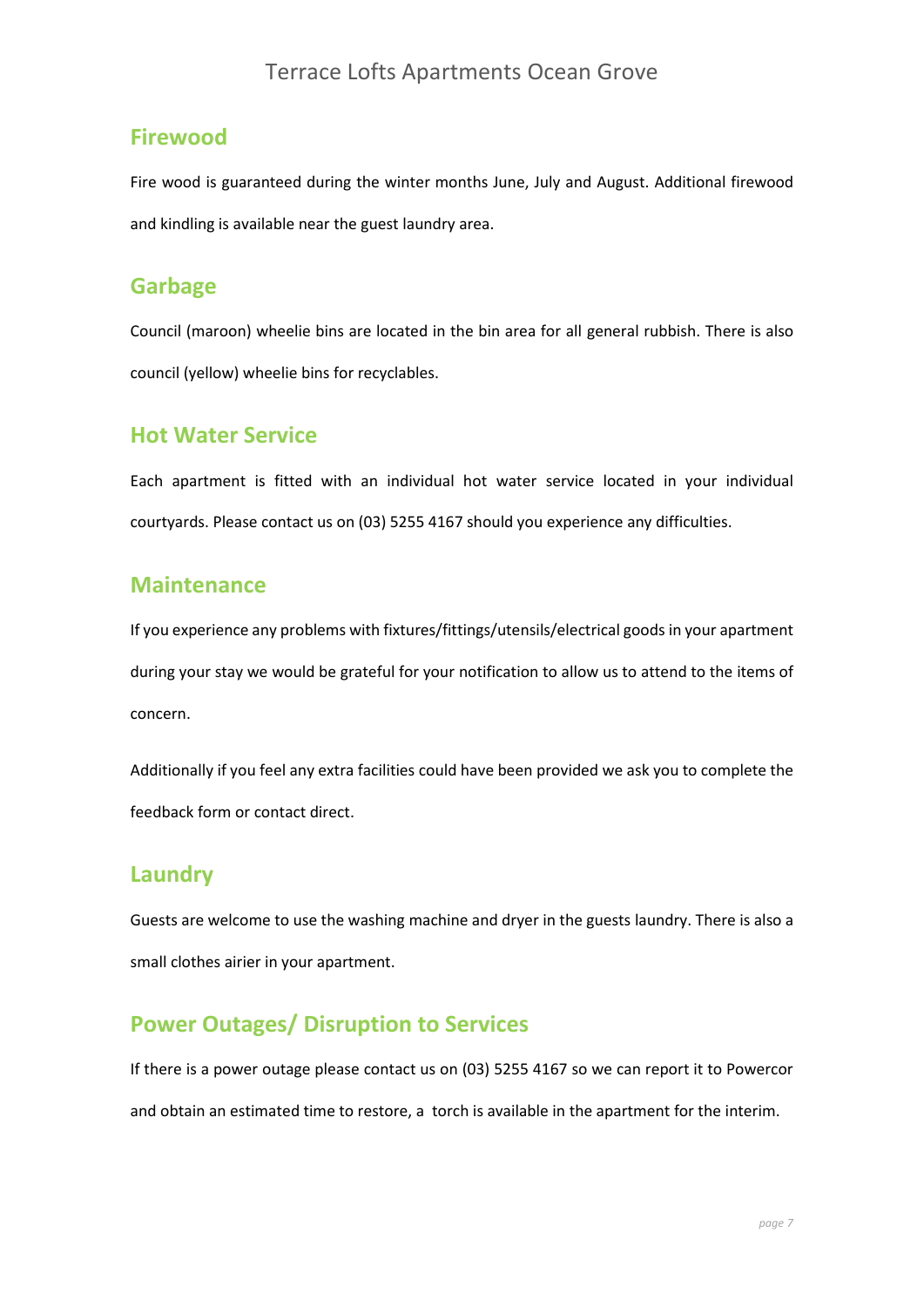#### **Restaurants**

There are many and varied quality restaurants in Ocean Grove and the surrounding areas please refer to the notice board in your apartment for local take away options and menus.

# **Security**

Please make sure you securely lock your belongings both in your car and keep your apartment door locked whilst you are away from the complex. The Terrace Lofts Apartments will not accept any liability for lost or stolen items.

#### **Supermarket**

The closest supermarket is located in the main street (The Terrace) within

walking distance at the following locations:

• Coles The Terrace Ocean Grove 150mts

#### **Taxi/Uber**

There is a taxi rank outside the complex (The Terrace) or alternatively you can contact on:

- Geelong Radio Cabs 131 008
- Bay City Cabs 132 227

Ocean Grove and surrounds is serviced by Uber

#### **Telephone**

Our apartments do not have in-house telephones however there is a public telephone opposite our carpark or alternatively outside the post office 100mts walk.